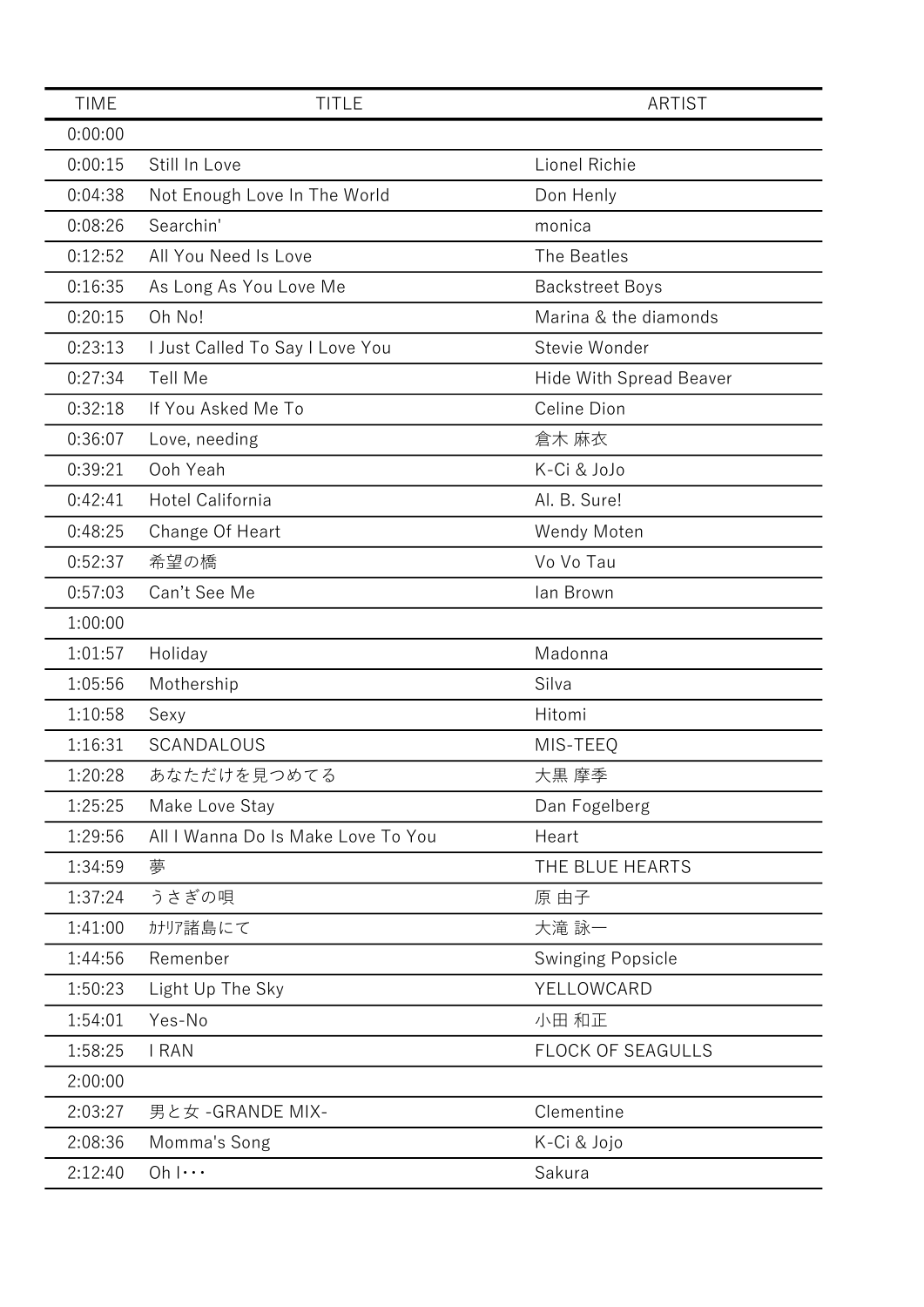| <b>TIME</b> | <b>TITLE</b>              | <b>ARTIST</b>                        |
|-------------|---------------------------|--------------------------------------|
| 2:17:58     | 白い恋人                      | Jungle Smile                         |
| 2:23:26     | Honky Cat                 | Elton John                           |
| 2:28:36     | 立つんだジョー                   | レミオロメン                               |
| 2:33:09     | Mi-Na-Kear                | CJ Lewis                             |
| 2:37:26     | Straight Up               | <b>Chante Moore</b>                  |
| 2:41:02     | Everything (I See)        | 嶋野 百恵 feat. Skoop                    |
| 2:46:45     | ロックンロールは生きている             | Mr. Children                         |
| 2:51:35     | Being With You            | Smokey Robinson & The Miracles       |
| 2:55:33     | I Wanna Know              | Joe                                  |
| 3:00:00     |                           |                                      |
| 3:00:27     | <b>SPARKLE TRAIN</b>      | SOULHEAD                             |
| 3:04:44     | Suicide Drive             | The Seahorses                        |
| 3:08:14     | I Gave You Best           | Fatima Rainey                        |
| 3:12:15     | Talking In Your Sleep     | The Romantics                        |
| 3:16:05     | again                     | janet jackson                        |
| 3:19:52     | FEEL GOOD                 | <b>ERIC BENE'T feat. Faith Evans</b> |
| 3:23:36     | もう涙はいらない                  | 鈴木 雅之                                |
| 3:28:26     | Woman From Tokyo          | Deep Purple                          |
| 3:34:10     | <b>Summer Teeth</b>       | Wilco                                |
| 3:37:17     | Higher Ground             | Red Hot Chili Peppers                |
| 3:40:39     | More Than I Can Say       | Leo Sayer                            |
| 3:44:13     | What Cha' Gonna Do For Me | Chaka Khan                           |
| 3:47:59     | <b>Autumn Leaves</b>      | akiko                                |
| 3:51:44     | 疾走                        | <b>GRAPEVINE</b>                     |
| 3:55:17     | Tellin' Stories           | The Charlatans                       |
| 4:00:00     |                           |                                      |
| 4:00:26     | Mornin'                   | Al Jarreau                           |
| 4:04:35     | Another Orion             | 藤井 バヤ                                |
| 4:09:23     | One                       | Aska                                 |
| 4:13:24     | Long Train Runnin'        | The Doobie Brothers                  |
| 4:17:02     | Streets Of Philadelphia   | <b>Bruce Springsteen</b>             |
| 4:20:14     | ら・ら・ら                     | 大黒 摩季                                |
| 4:24:37     | When I'm Up               | Grate Big Sea                        |
| 4:27:58     | 2012Sprak                 | ポ ルノグ ラフィティ                          |
| 4:32:03     | Walkabout                 | <b>DDT</b>                           |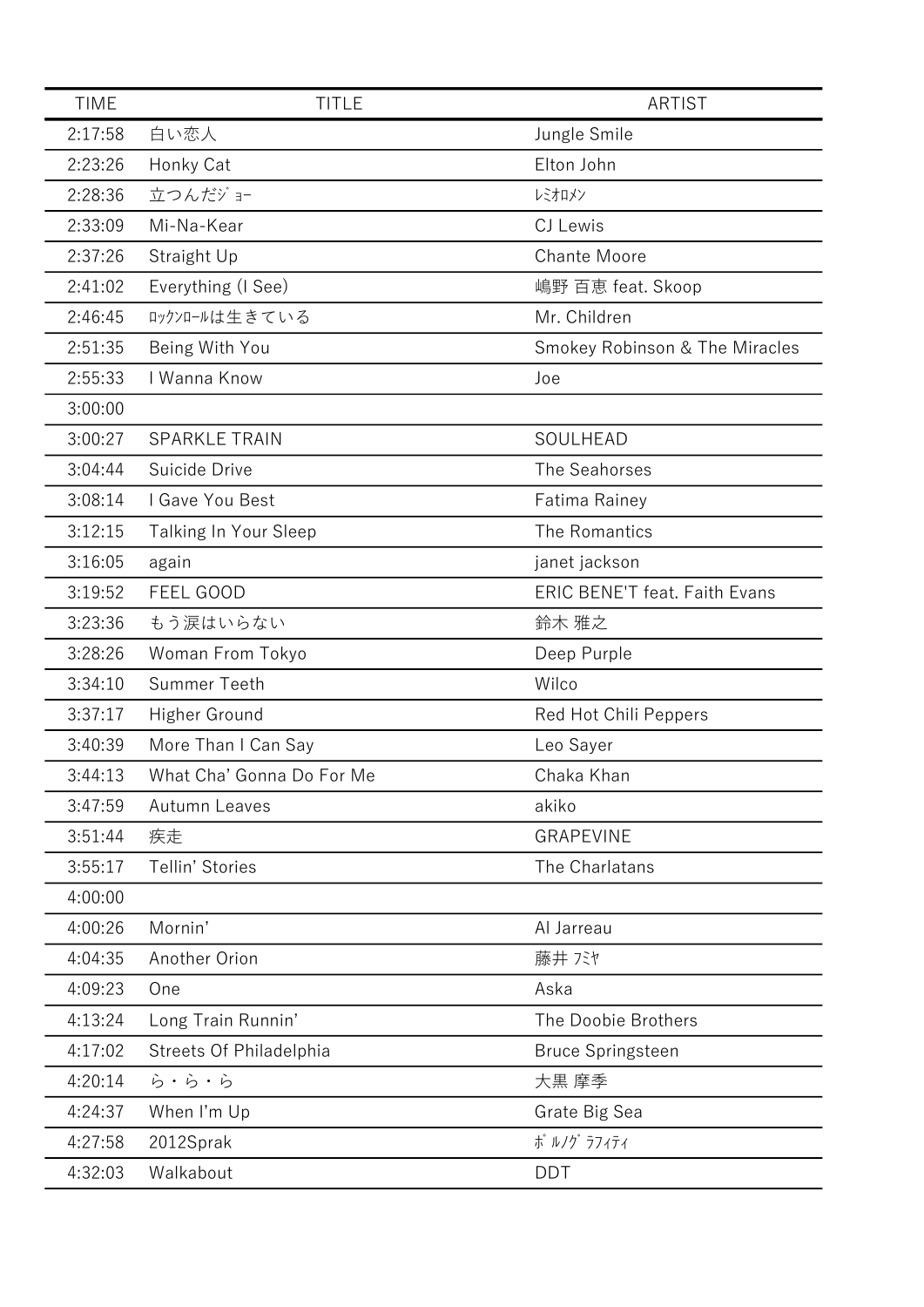| <b>TIME</b> | <b>TITLE</b>                | ARTIST                        |
|-------------|-----------------------------|-------------------------------|
| 4:35:04     | Another World               | Nowhere                       |
| 4:39:41     | Rhythm Reflection           | <b>MISIA</b>                  |
| 4:44:25     | I'm Your Man                | Wham!                         |
| 4:48:24     | 陽の照りながら雨の降る                 | Cocco                         |
| 4:52:59     | はじまりの la                    | <b>Dreams Come True</b>       |
| 4:57:09     | Sunday Mondays              | Vanessa Paradis               |
| 5:00:00     |                             |                               |
| 5:04:22     | 中央線                         | 矢野 顕子                         |
| 5:08:20     | Old Pop In An Oak           | Rednex                        |
| 5:11:52     | 愛の火・3つ・オレンジ                 | Chara + Yuki                  |
| 5:16:34     | プラシーボ・セシボン                  | 冨田が feat. 高橋幸宏+大貫妙子           |
| 5:21:33     | You're my sunshine          | <b>EXILE</b>                  |
| 5:25:35     | I Feel The Earth Move       | Carole King                   |
| 5:28:32     | あなたを感じていたい                  | Zard                          |
| 5:33:37     | Holiday                     | Spitz                         |
| 5:36:57     | <b>SLY</b>                  | <b>RIP SLYME</b>              |
| 5:41:10     | Army                        | Ben Folds Five                |
| 5:44:32     | 素直になれる                      | Minami                        |
| 5:49:20     | Resistance                  | <b>TMN</b>                    |
| 5:54:06     | Save Tonight                | Eagle-Eye Cherry              |
| 5:57:47     | I Remember Yesterday        | Donna Summer                  |
| 6:00:00     |                             |                               |
| 6:00:14     | Love Minus Zero / No Limit  | <b>Rod Stewart</b>            |
| 6:04:41     | IN MY LIFE                  | <b>ROD TEWART</b>             |
| 6:06:35     | Morning Sun                 | 清 竜人                          |
| 6:09:57     | 君に振れるだけで                    | Curio                         |
| 6:15:15     | That's What Friends Are For | Dionne Warwick With Friends   |
| 6:19:28     | Saving Forever For You      | Shanice                       |
| 6:23:18     | 心拍数 2002.10.21なら100年会館      | 山崎 まさよし                       |
| 6:28:04     | Under The Light Of The Moon | The Merrymakers               |
| 6:30:51     | Rock Your Baby              | George McCrae                 |
| 6:34:02     | Sentimental Journey         | 小野 リサ                         |
| 6:38:42     | はじまりの合図                     | ケツメイシ                         |
| 6:43:30     | Just Dance                  | Lady GaGa feat. Colby O'Donis |
| 6:47:30     | Roxanne                     | George Michael                |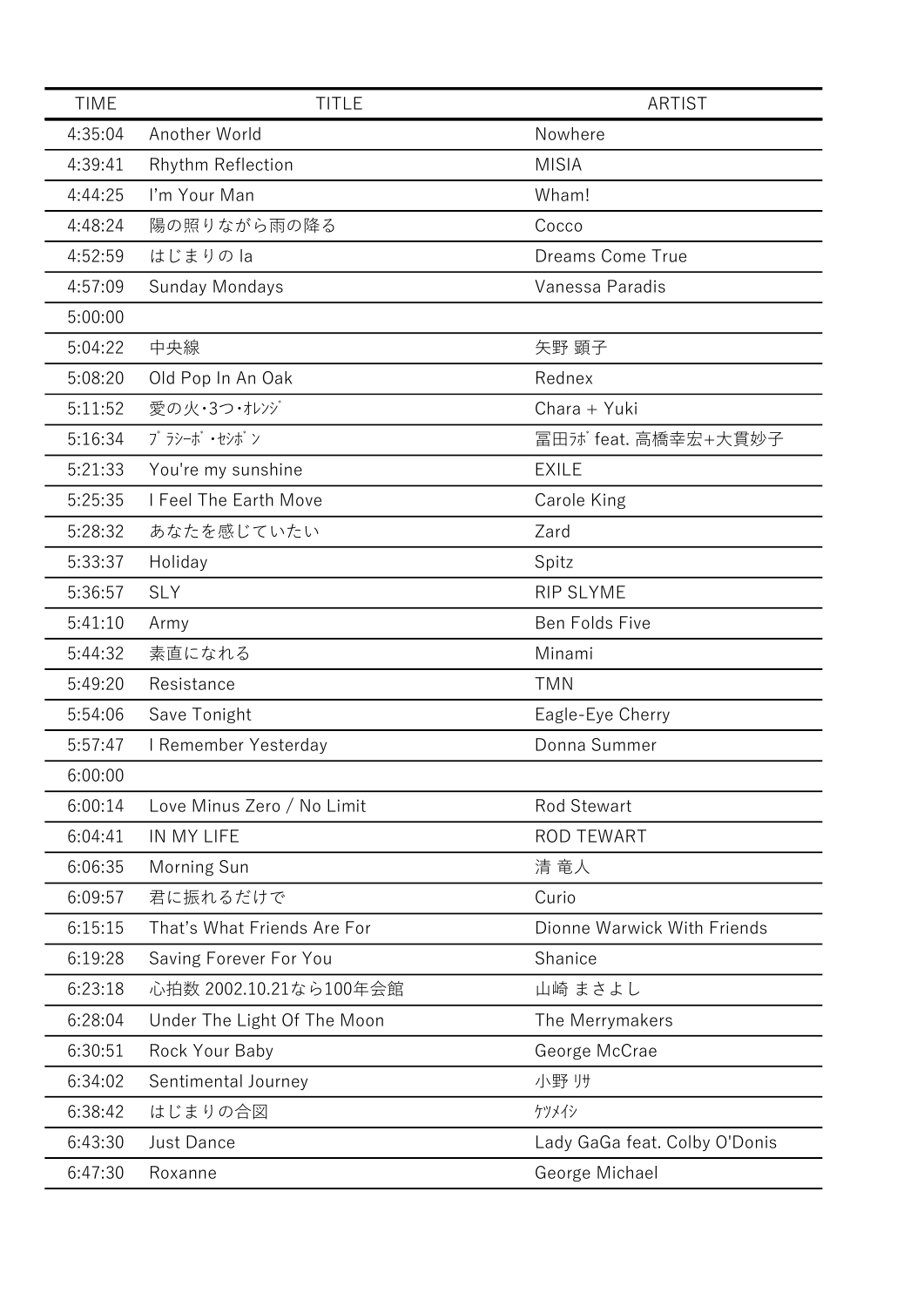| <b>TIME</b> | <b>TITLE</b>                    | <b>ARTIST</b>                              |
|-------------|---------------------------------|--------------------------------------------|
| 6:51:37     | 湘南 My Love                      | <b>TUBE</b>                                |
| 6:56:04     | SUDDENLY, SIBYLLA (シヴィラはある日突然に) | カジ ヒデキ                                     |
| 7:00:00     |                                 |                                            |
| 7:02:05     | Sunny Came Home                 | Shawn Colvin                               |
| 7:06:26     | 千の夜と千の昼                         | 元 ちとせ                                      |
| 7:12:35     | Haven't We Met                  | <b>ANN SALLY</b>                           |
| 7:15:09     | Who Needs You                   | Queen                                      |
| 7:18:23     | ここにしか咲かない花                      | コブクロ                                       |
| 7:24:29     | Say Something                   | A Great Big World feat. Christina Aguilera |
| 7:28:31     | Dance Tonight                   | PAUL McCARTNEY                             |
| 7:31:22     | I Heard A Rumour                | Bananarama                                 |
| 7:35:05     | Wolf                            | B'z                                        |
| 7:38:57     | Chocolate                       | The 1975                                   |
| 7:43:00     | <b>Foolish Games</b>            | Jewel                                      |
| 7:46:57     | <b>Bluebird</b>                 | Leon Russell                               |
| 7:51:07     | You bet!!                       | 木村加方                                       |
| 7:54:53     | Laugh I Could Learn To Love     | Gus                                        |
| 8:00:00     |                                 |                                            |
| 8:02:05     | Check On It                     | Beyonce Feat. Slim Thug                    |
| 8:05:34     | REEEWIND!                       | M-FLO loves Crystal Kay                    |
| 8:10:45     | 14 Yeaars                       | Guns N' Roses                              |
| 8:15:01     | Anybody Seen My Baby?           | The Rolling Stones                         |
| 8:19:11     | 花明り                             | Cocco                                      |
| 8:24:08     | I See You (Theme from Avatar)   | Leona Lewis                                |
| 8:28:39     | Just Go                         | <b>Boz Scaggs</b>                          |
| 8:31:36     | I Don't Like Mondays            | The Boomtown Rats                          |
| 8:35:43     | マダ オワラナイ                        | 清水 翔太                                      |
| 8:41:38     | <b>Happy Now</b>                | Zedd & Elley Duhe                          |
| 8:45:24     | Get Ready For This              | 2 Unlimited                                |
| 8:49:05     | <b>Dreams</b>                   | <b>GABRIELLE</b>                           |
| 8:52:59     | フラッシュ                           | bird                                       |
| 9:00:00     |                                 |                                            |
| 9:03:30     | Ode To The Lonely Hearted       | Sugar Ray                                  |
| 9:06:37     | <b>MELODY</b>                   | 福山 雅治                                      |
| 9:11:24     | Get Right                       | Jennifer Lopez                             |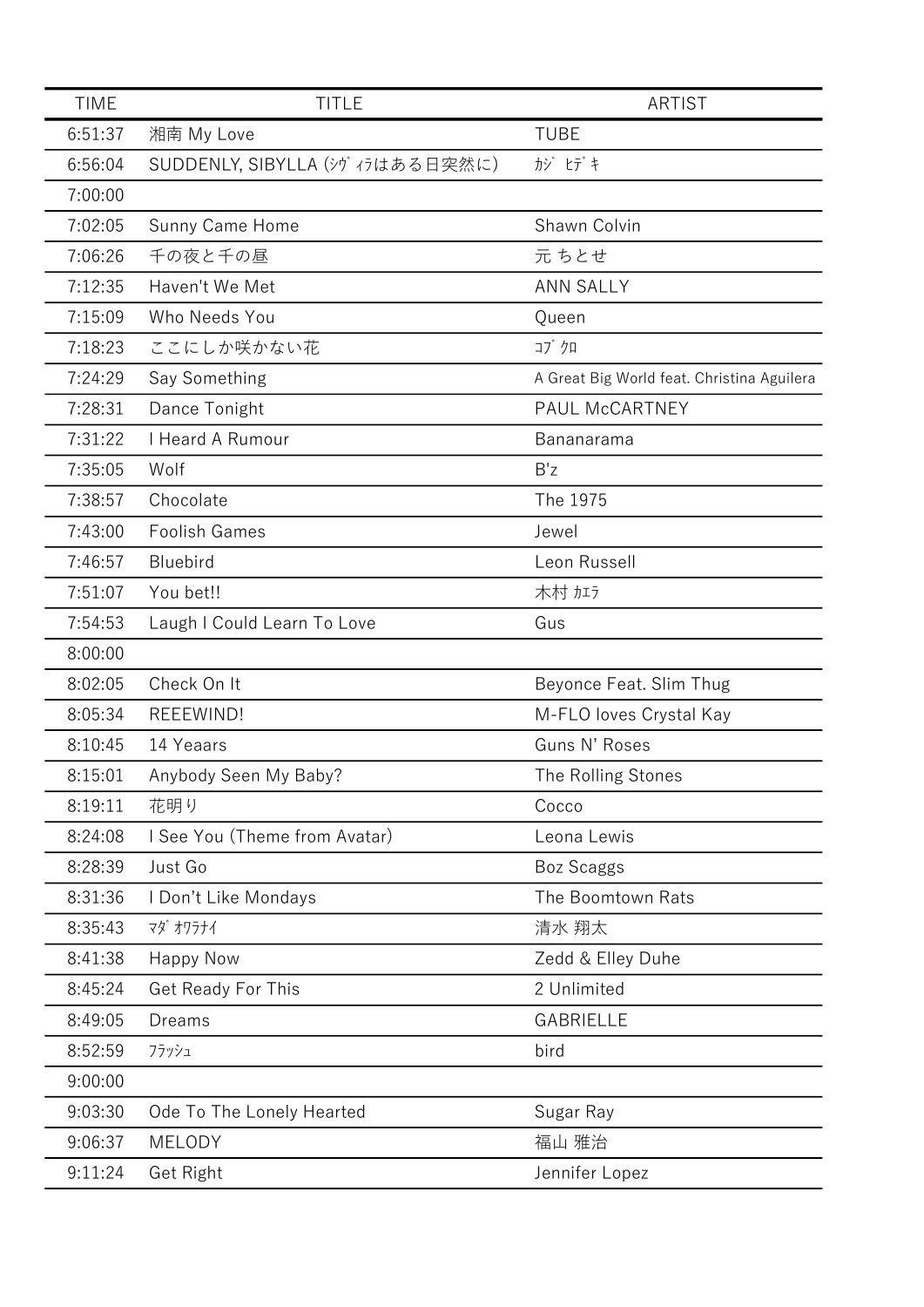| <b>TIME</b> | <b>TITLE</b>                                 | ARTIST                               |
|-------------|----------------------------------------------|--------------------------------------|
| 9:15:08     | Love Shoulda Brought You Home                | Toni Braxton                         |
| 9:20:05     | この胸を、愛を射よ                                    | Porno Graffitti                      |
| 9:25:00     | Don't You Wanna Stay                         | Jason Aldean With Kelly Clarkson     |
| 9:28:59     | Love Theme From "A Star is Born" (Evergreen) | Ev Barbra Streisand                  |
| 9:32:03     | GRACELAND                                    | PAUL SIMON                           |
| 9:37:08     | ラブ ソング                                       | OKAMOTO'S                            |
| 9:41:21     | For You Too                                  | YO LA TENGO                          |
| 9:45:56     | <b>FIFTEEN</b>                               | <b>Taylor Swift</b>                  |
| 9:50:49     | Millennium                                   | Robbie Williams                      |
| 9:54:59     | ロックジ ェネレーション                                 | 天才バンド                                |
| 9:58:20     | Reptile                                      | Eric Clapton                         |
| 13:00:00    |                                              |                                      |
| 13:00:15    | Stay With You                                | THE GOO GOO DOLLS                    |
| 13:04:08    | フルト゛ライブ                                      | KANA-BOON                            |
| 13:07:30    | The Golden Path                              | Chemical Brothers feat. Flaming Lips |
| 13:11:26    | Come Go With Me                              | Expose                               |
| 13:15:58    | a tomorrowsong                               | Skoop On Somebody                    |
| 13:20:44    | Everytime You Go Away                        | Paul Young                           |
| 13:25:20    | The Tide Is High                             | Blondie                              |
| 16:00:00    |                                              |                                      |
| 16:00:14    | APOCALYPTIC LOVE                             | <b>SLASH</b>                         |
| 16:03:35    | ええねん                                         | ウルフルズ                                |
| 16:07:19    | <b>BACK TO BLACK</b>                         | <b>AMY WINEHOUSE</b>                 |
| 16:11:17    | Overjoyed                                    | Mary J. Blige                        |
| 16:15:09    | <b>GOODBYE</b>                               | 清水 翔太                                |
| 16:20:07    | Cigarettes                                   | Tash Sultana                         |
| 16:23:37    | Funtime                                      | Peaches & Herb                       |
| 16:33:00    | What I've Done                               | Linkin Park                          |
| 16:36:24    | <b>HALF</b>                                  | 女王蜂                                  |
| 16:40:36    | Let's Wait Awhile                            | Janet Jackson                        |
| 16:45:11    | <b>I BELIEVE IN YOU AND ME</b>               | <b>WHITNEY HOUSTON</b>               |
| 16:49:11    | 赤橙                                           | <b>ACIDMAN</b>                       |
| 16:54:11    | Ava Adore                                    | <b>Smashing Pumpkins</b>             |
| 19:00:00    |                                              |                                      |
| 19:00:14    | <b>HAPPY UP HERE</b>                         | <b>ROYKSOPP</b>                      |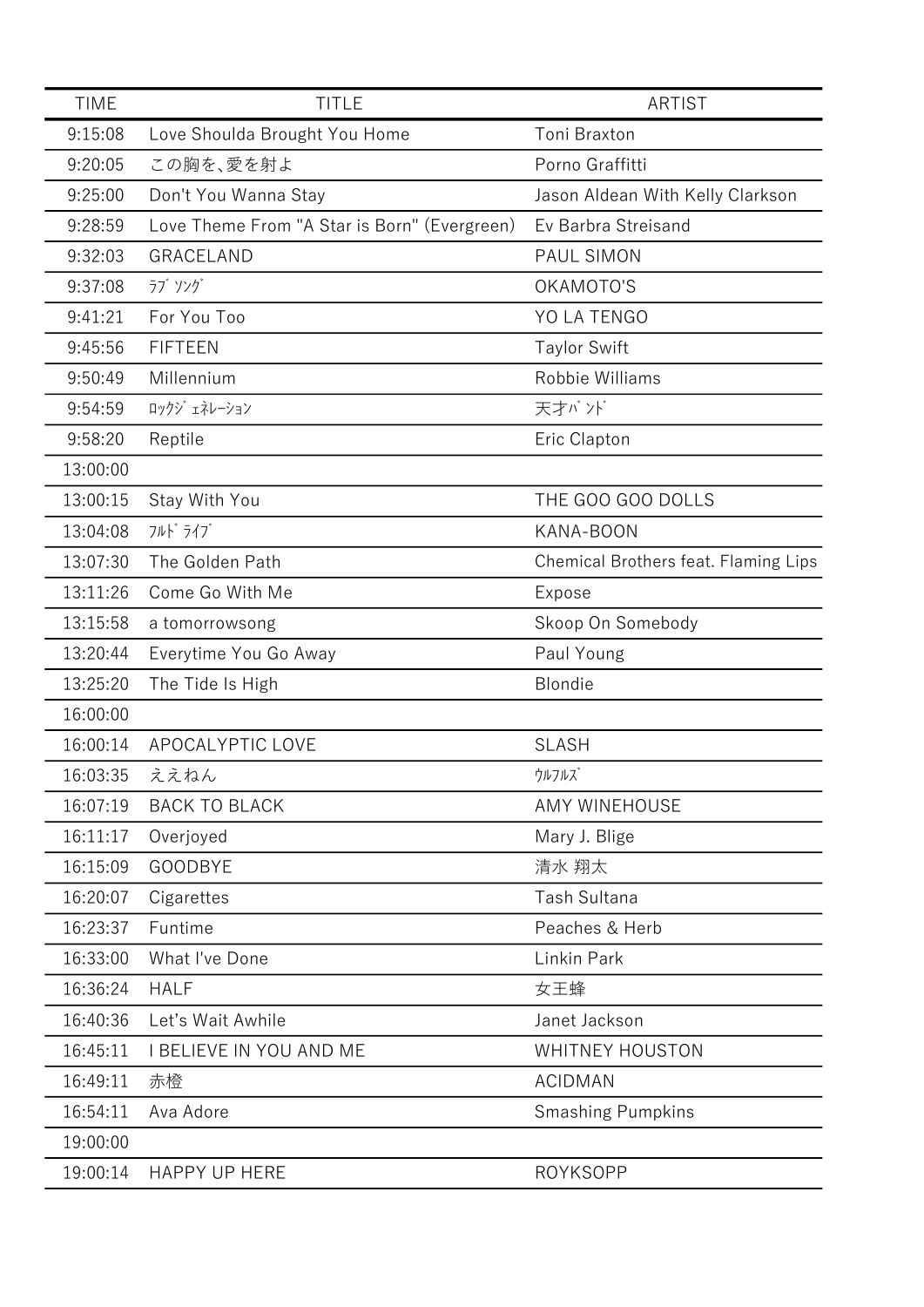| <b>TIME</b> | <b>TITLE</b>                                               | <b>ARTIST</b>                |
|-------------|------------------------------------------------------------|------------------------------|
| 19:02:55    | <b>BABY</b>                                                | tofubeats                    |
| 19:08:03    | <b>MONEY</b>                                               | <b>THE DRUMS</b>             |
| 19:11:28    | Duquesne Whitsle                                           | Bob Dylan                    |
| 19:17:14    | 嘘をつく唇                                                      | 東京スカパラダイスオーケストラ              |
| 19:21:35    | <b>SHY GUY</b>                                             | ASWAD feat. EASTHER BENNETT  |
| 19:25:03    | Dont You Worry `Bout A Thing                               | Incognito                    |
| 20:00:00    |                                                            |                              |
| 20:00:15    | <b>Window Seat</b>                                         | Erykah Badu                  |
| 20:05:05    | Super Duper Love (Are You Diggin' on Me?) Pt. 1 JOSS STONE |                              |
| 20:09:40    | ムーンウォーク                                                    | <b>MONOBRIGHT</b>            |
| 20:13:08    | Put your money where your mouth is                         | JET                          |
| 20:15:51    | ただいま                                                       | 手嶌葵                          |
| 20:21:18    | Hands                                                      | Jewel                        |
| 20:25:08    | I'm In A Philly Mood                                       | Daryl Hall                   |
| 20:31:11    | hiroshima (b b b benny hit his head)                       | <b>BEN FOLDS</b>             |
| 20:34:48    | Distort                                                    | Prague                       |
| 20:39:22    | The Way That I Love You                                    | Ashanti                      |
| 20:43:13    | <b>Better Way</b>                                          | <b>Ben Harper</b>            |
| 20:47:18    | <b>JOY</b>                                                 | <b>YUKI</b>                  |
| 20:51:34    | Imperfections                                              | Celine Dion                  |
| 20:55:29    | Just Can't Get You Out Of Mind                             | Sandy Reed                   |
| 21:00:00    |                                                            |                              |
| 21:00:15    | Warning                                                    | <b>GREEN DAY</b>             |
| 21:03:54    | シュガーソング とど ターステップ                                          | UNISON SQUARE GARDEN         |
| 21:08:22    | <b>Pretty Girls</b>                                        | Britney Spears & Iggy Azalea |
| 21:11:04    | Lose Yourself                                              | Eminem                       |
| 21:15:35    | 鏡よ鏡                                                        | 木村加方                         |
| 21:19:35    | Another Way To Die                                         | Jack White & Alicia Keys     |
| 21:24:05    | Shine On Me                                                | One Way                      |
| 21:31:11    | R & B Singer                                               | Dwayne Wiggins               |
| 21:35:47    | <b>LOOSE RAP</b>                                           | AALIYAH                      |
| 21:39:49    | PRISM                                                      | m-flo                        |
| 21:44:20    | You Oughta Know                                            | Alanis Morissette            |
| 21:48:37    | <b>ONLY YOU</b>                                            | 入力 シカオ                       |
| 21:51:48    | time in a bottle                                           | babyface                     |